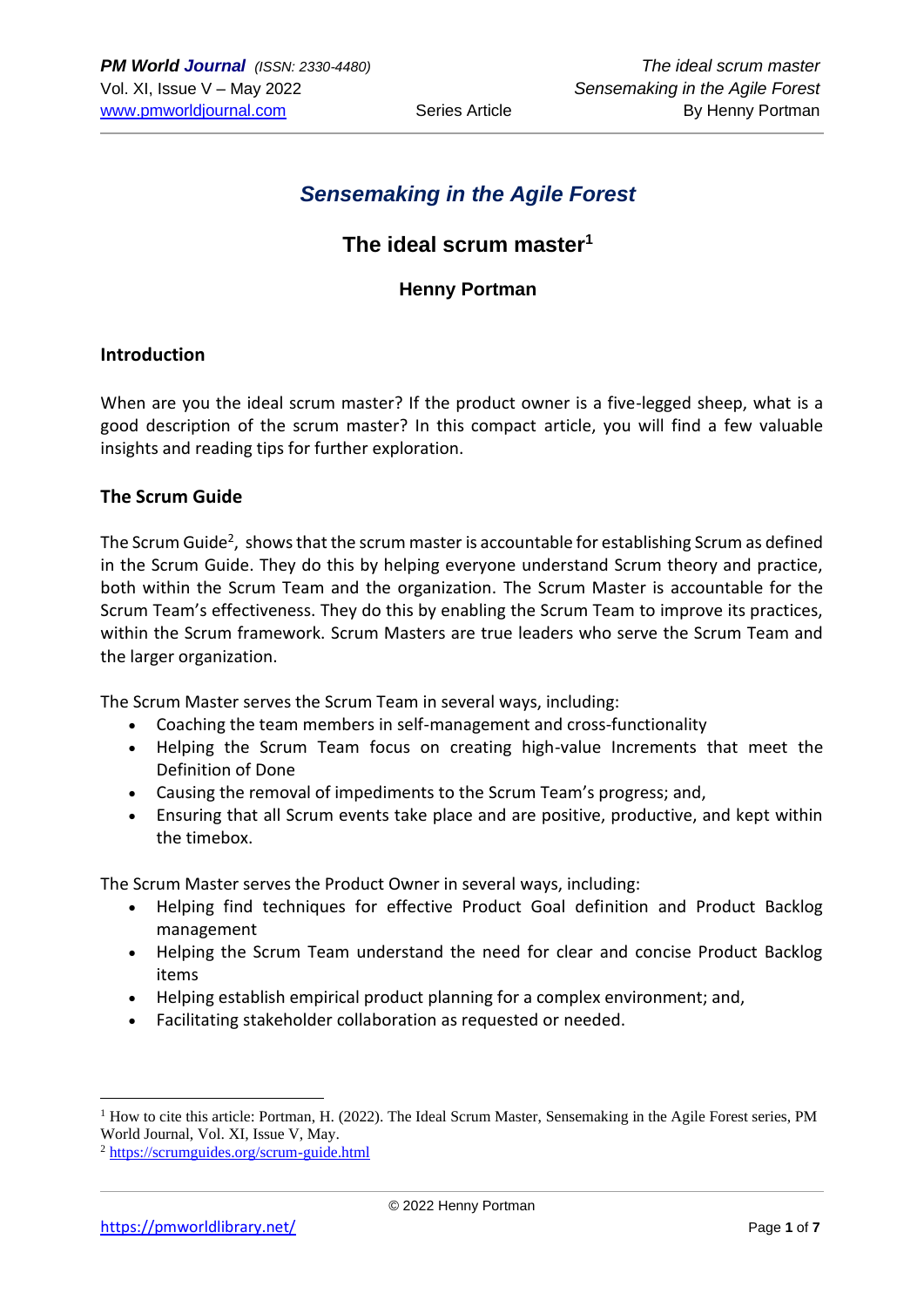The Scrum Master serves the organization in several ways, including:

- Leading, training, and coaching the organization in its Scrum adoption
- Planning and advising Scrum implementations within the organization
- Helping employees and stakeholders understand and enact an empirical approach for complex work; and,
- Removing barriers between stakeholders and Scrum Teams.

#### **Scrum Mom' syndrome**

In a blog<sup>3</sup> by Stefan Wolpers, the 'Scrum Mom' syndrome was described. The 'Scrum Mom' syndrome is an anti-pattern that new or starting scrum masters sometimes fall into. This syndrome is characterized by the following aspects when you:

- do everything yourself instead of coaching the team to do it themselves
- keep negative feedback away from the team
- pamper the team
- are too accommodating and do not set the team enough boundaries
- prevent the team from making mistakes and learning from them
- are too quick to accept how the team functions
- love all team members and have a favorite team member.

#### **A scrum master is not a project manager**

A scrum master is sometimes compared with a project manager. Unlike a scrum master, the project manager monitors the planning, budget and scope and reports on progress. The project manager also prioritizes and assigns tasks to teams or team members.

### **The 8 Stances of a Scrum Master**

The whitepaper *The 8 Stances of a Scrum Master*<sup>4</sup> describes eight roles that the scrum master must be able to deploy situationally.

| <b>Role</b>           | <b>Description</b>                                                                                                                                                                                                           |
|-----------------------|------------------------------------------------------------------------------------------------------------------------------------------------------------------------------------------------------------------------------|
| <b>Servant leader</b> | Servant Leader whose focus is on the needs of the team members<br>and those they serve (the customer), with the goal of achieving<br>results in line with the organization's values, principles, and<br>business objectives. |
| Coach                 | Coach coaching the individual with a focus on mindset and behavior,<br>the team in continuous improvement and the organization in truly<br>collaborating with the Scrum Team.                                                |

<sup>3</sup> <https://age-of-product.com/scrum-mom/>

<sup>4</sup> <https://www.scrum.org/resources/8-stances-scrum-master>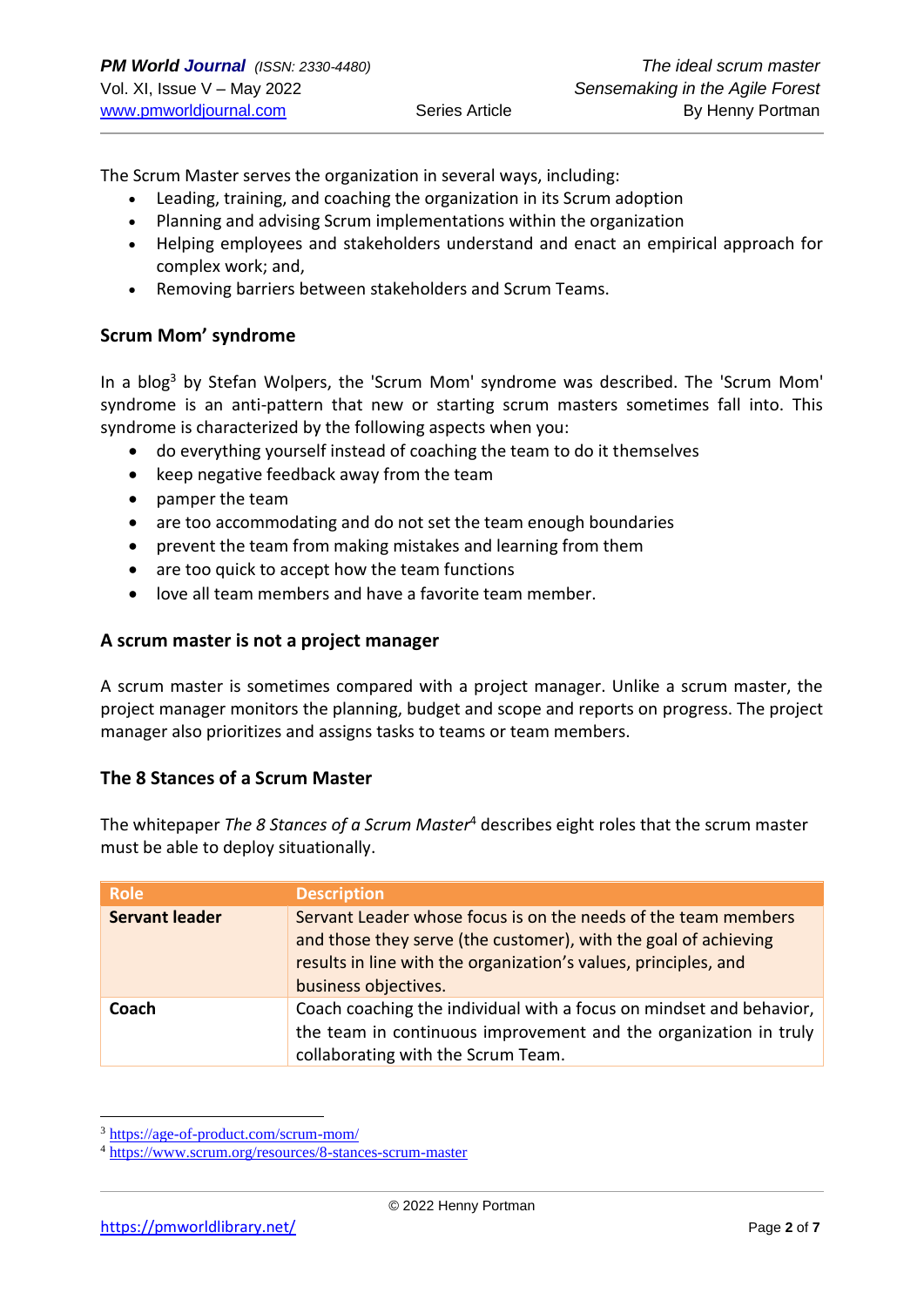| <b>Facilitator</b>        | Facilitator by setting the stage and providing clear boundaries in<br>which the team can collaborate.                                                                                            |  |
|---------------------------|--------------------------------------------------------------------------------------------------------------------------------------------------------------------------------------------------|--|
| <b>Teacher</b>            | Teacher to ensure Scrum and other relevant methods are understood<br>and enacted.                                                                                                                |  |
| <b>Mentor</b>             | Mentor that transfers agile knowledge and experience to the team.                                                                                                                                |  |
| <b>Manager</b>            | Manager responsible for managing impediments, eliminating waste,<br>managing the process, managing the team's health, managing the<br>boundaries of self-organization, and managing the culture. |  |
| <b>Impediment Remover</b> | Impediment Remover solving blocking issues to the team's progress,<br>taking into account the self-organizing capabilities of the<br>Development Team.                                           |  |
| Change agent              | Change agent to enable a culture in which scrum teams can flourish.                                                                                                                              |  |

#### **Scrum Master competence framework**

Agile cockpit<sup>5</sup> describes a Scrum Master competence framework based on 8 Agilities and 19 competencies.

| <b>Competence</b>                    | <b>Description</b>                                                                                                                                                            | <b>Sub-competence</b>                                                                                                                           |
|--------------------------------------|-------------------------------------------------------------------------------------------------------------------------------------------------------------------------------|-------------------------------------------------------------------------------------------------------------------------------------------------|
| <b>Personal</b><br><b>Agility</b>    | The ability to be self-aware and have a<br>realistic view of one's own strengths,<br>weaknesses, and areas of improvement                                                     | <b>Emotional intelligence</b><br>$\bullet$<br><b>Active listening</b><br>$\bullet$                                                              |
| People<br><b>Agility</b>             | The ability to understand and relate to<br>other people and collaboratively work with<br>them in dynamic situations to harness and<br>multiply collective performance.        | Servant leadership style<br>$\bullet$<br>Coaching<br>Facilitation<br>$\bullet$<br>Teaching<br>$\bullet$<br>Communication<br>Conflict management |
| <b>Stakeholder</b><br><b>Agility</b> | The ability to leverage data to understand<br>and validate stakeholder's/customer's<br>assumptions and hypotheses and ensure<br>complete stakeholder/customer<br>satisfaction | Collaboration<br>$\bullet$                                                                                                                      |
| <b>Results</b><br><b>Agility</b>     | The ability to deliver valuable results in<br>short iterations by inspiring teams and                                                                                         | Process improvement<br>$\bullet$<br>Value maximalization                                                                                        |

<sup>5</sup> <https://www.agilecockpit.com/wp-content/uploads/2020/07/Competencies-of-a-Scrum-Master.pdf>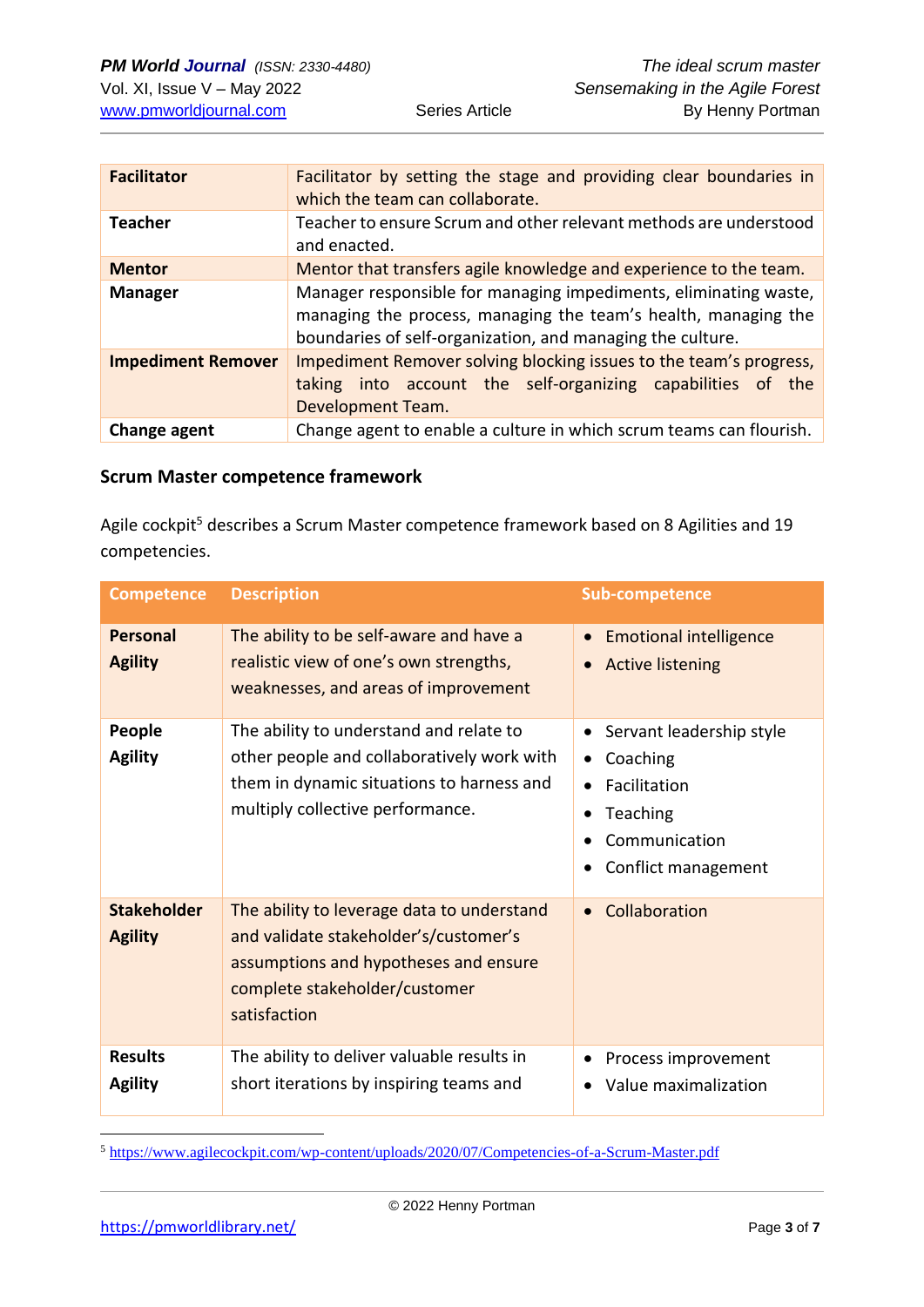|                                     | enabling the organization to execute long-<br>range strategic plans.                                                                                               |                                                                                                      |
|-------------------------------------|--------------------------------------------------------------------------------------------------------------------------------------------------------------------|------------------------------------------------------------------------------------------------------|
| <b>Mental</b><br><b>Agility</b>     | The ability to think critically to deal with<br>complex problems and expand possibilities.                                                                         | Lean thinking<br>$\bullet$<br>Problem solving<br>$\bullet$                                           |
| Change<br><b>Agility</b>            | The ability to identify and seize<br>opportunities in a consistently changing<br>environment and enabling teas to<br>contribute to change.                         | Leading and facilitating<br>change<br>Adapting to change                                             |
| <b>Innovation</b><br><b>Agility</b> | The ability to focus on untested hypotheses<br>and validate their relevance through<br>continuous experimentation to trigger<br>creative discovery and innovation. | Creativity<br>$\bullet$                                                                              |
| <b>Systems</b><br><b>Agility</b>    | The ability to embrace, encourage and<br>follow systems thinking, Agile values,<br>principles and practices.                                                       | Planning and organization<br>٠<br>skills<br>Systems thinking<br>Agile principles and Scrum<br>values |

## **Creative metaphors**

The blog<sup>6</sup> *Puzzled about the Scrum Master Role in Scrum*? gives some twenty creative metaphors for the scrum master that can also get you thinking about the role of the scrum master: a leader but not a manager, a sheepdog, a helicopter parent, a little bit of oil, roundabout master, general family physician, bosun (boatswain), gardener, professional football coach, football referee, firefighter, host leader, nitrous oxide system, race-car mechanic, chief mechanic, team coach, process owner, protector of the team, personal trainer, or orchestra conductor.

## **Scrum Master anti-patterns**

Stefan Wolpers gives over 160 Scrum, including scrum master, anti-patterns in *The Scrum Anti-Patterns Guide— A Hands-on Manual from the Trenches<sup>7</sup>* .

<sup>6</sup> <https://vitalitychicago.com/blog/puzzled-about-scrum-master-role-scrum-framework/>

<sup>7</sup> <https://age-of-product.com/scrum-anti-patterns/>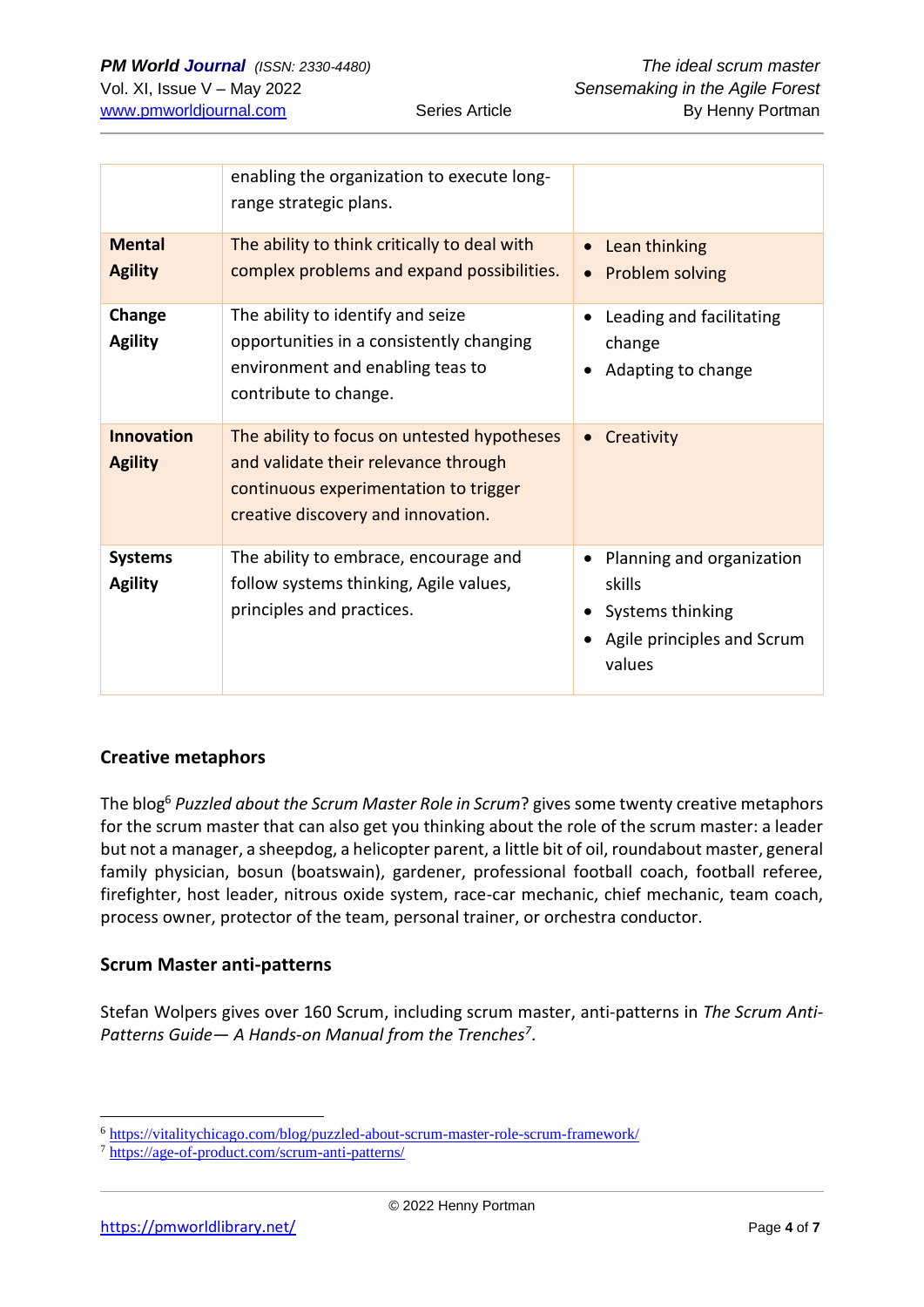Luis Gonçalves gives in his blog *Scrum Master Anti-Patterns That Every Scrum Master Must*  Understand<sup>8</sup> some common scrum master anti-patterns.

| <b>Scrum master Anti-pattern</b> | <b>How to avoid</b>                                            |
|----------------------------------|----------------------------------------------------------------|
| <b>Scrum master instead of</b>   | First, the Scrum Master must be aware of his behavior to be    |
| project manager                  | able to correct it.                                            |
| Role mixed with product          | Ensure both product owner and scrum master understand          |
| owners                           | their roles and responsibilities.                              |
| Lack of understanding of         | Demonstrate to the Scrum Master and the team how               |
| focus                            | important it is to work on one single topic at a time.         |
| Scrum masters do not coach       | A good possibility to solve this problem is to bring external  |
| the organization                 | coaches for some months to teach scrum masters to become       |
|                                  | a great team and organizational coaches.                       |
| Scrum master is just a           | The scrum master has dozens of different roles and hats, but   |
| secretary                        | this is far away from the secretary job that most of the       |
|                                  | companies associate scrum masters with.                        |
| <b>Scrum master does not</b>     | Make sure the Scrum Master is not only focusing on "team       |
| coach the product owner          | tasks" but also on the business part.                          |
| <b>Scrum master is not</b>       | Managers need to understand "What is an Agile Manager",        |
| recognized by management         | they need to understand that this job is different than in     |
|                                  | traditional companies. Managers need to understand that        |
|                                  | scrum masters are their partners of success, and their life is |
|                                  | much easier if they support them since the beginning.          |
| Change scrum master role         | Don't. The big problem with this idea relies on the fact that  |
| often                            | every time a person within a team changes, the interactions    |
|                                  | between people change.                                         |

#### **Conclusion**

As a scrum master, do not be a 'Scrum Mom' but a five- plusthree-legged sheep, avoid the scrum master anti-patterns and choose the metaphor or stance that the situation calls for. In that case an important precondition for successful product delivery has been met.

# Sensemaking in the Agile Forest series

This article is part of a series of articles called *Sensemaking in the Agile Forest*. This series<sup>9</sup> consists of the following parts:

<sup>8</sup> <https://adaptmethodology.com/scrummaster-antipatterns/>

<sup>&</sup>lt;sup>9</sup> This series is based on a number of short blogs I made for Forsa Advies, a project management training organization in the Netherlands [\(https://www.forsa-advies.nl\)](https://www.forsa-advies.nl/).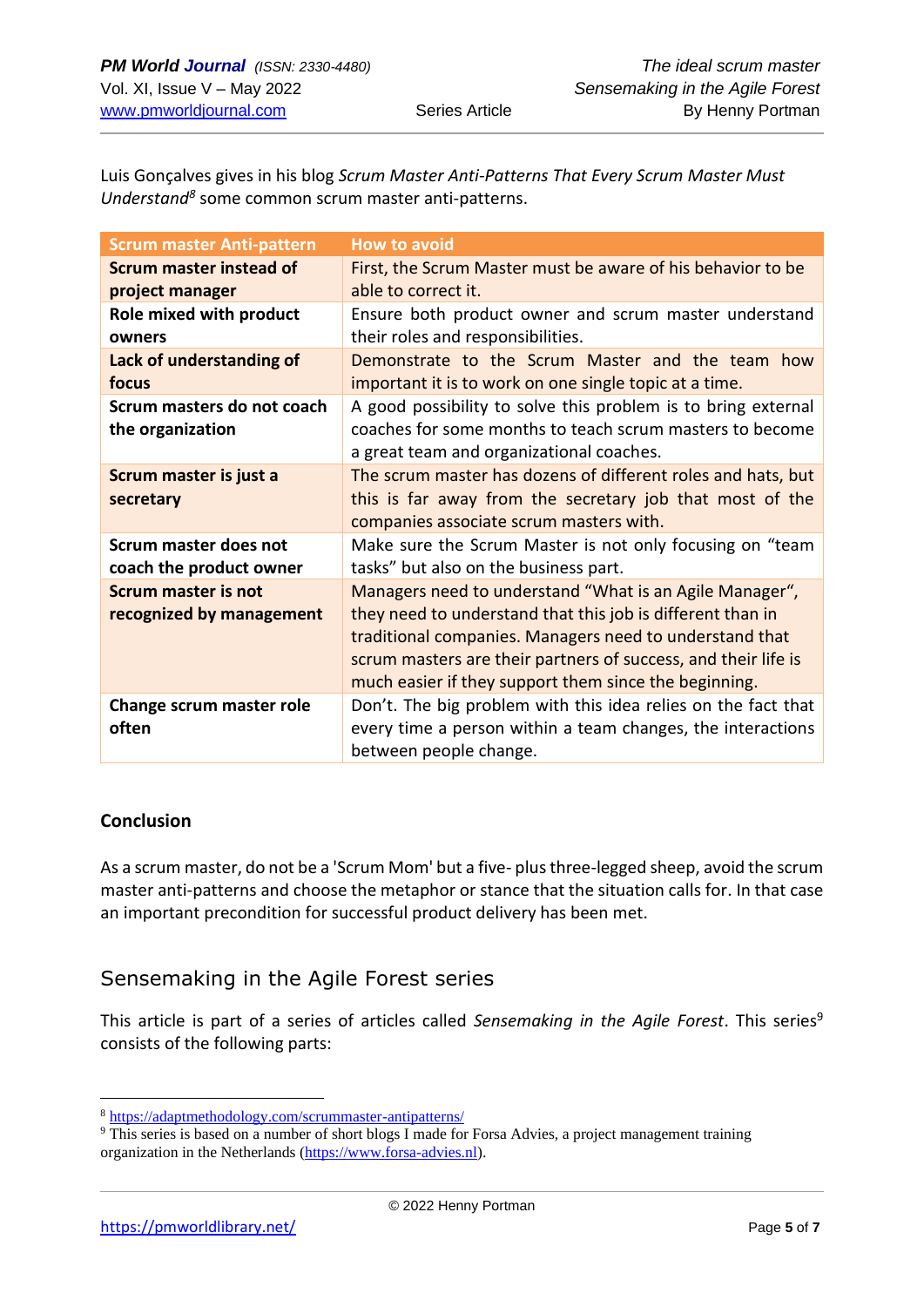- [Portman, H. \(2022\). What is Agile? Sensemaking in the Agile Forest series, PM World](https://pmworldlibrary.net/wp-content/uploads/2022/01/pmwj113-Jan2022-Portman-what-is-agile-sensemaking-in-the-agile-forest-series-article1.pdf)  [Journal, Vol. XI, Issue I, January.](https://pmworldlibrary.net/wp-content/uploads/2022/01/pmwj113-Jan2022-Portman-what-is-agile-sensemaking-in-the-agile-forest-series-article1.pdf)
- Portman, H. (2022). [What is Scrum? Sensemaking in the Agile Forest, series article](https://pmworldlibrary.net/wp-content/uploads/2022/02/pmwj114-Feb2022-Portman-What-is-Scrum-sensemaking-in-the-agile-forest-series-article2.pdf)  2, *PM World Journal*[, Vol. XI, Issue II, February](https://pmworldlibrary.net/wp-content/uploads/2022/02/pmwj114-Feb2022-Portman-What-is-Scrum-sensemaking-in-the-agile-forest-series-article2.pdf)
- [Portman, H. \(2022\). Is agile always better? Sensemaking in the Agile Forest series,](https://pmworldlibrary.net/wp-content/uploads/2022/03/pmwj115-Mar2022-Portman-Is-Agile-always-better-sensemaking-series-3.pdf) *PM World Journal*[, Vol. XI, Issue III, March](https://pmworldlibrary.net/wp-content/uploads/2022/03/pmwj115-Mar2022-Portman-Is-Agile-always-better-sensemaking-series-3.pdf)
- [Portman, H. \(2022\). The ideal Product Owner, Sensemaking in the Agile Forest](https://pmworldlibrary.net/wp-content/uploads/2022/04/pmwj116-Apr2022-Portman-4-the-ideal-product-owner.pdf)  series, *PM World Journal*[, Vol. IX, Issue IV, April](https://pmworldlibrary.net/wp-content/uploads/2022/04/pmwj116-Apr2022-Portman-4-the-ideal-product-owner.pdf)
- The ideal Scrum Master
- Is an agile team always autonomous?
- What do iterative and incremental mean in Agile?
- The Minimum Viable Product (MVP) unraveled
- Prioritizing in an agile team (MoSCoW, WSJF)
- Multitasking task switching or monotasking
- Being predictable as an agile team (story points, velocity, t-shirt sizing, flying fingers)
- Self-managing or self-organizing agile teams
- Slicing user stories
- Agile management products (burn-down and burn-up charts)
- Agile user testing (cohorts, A/B testing)
- The Kanban bord (WIP-limit, cumulative flow diagram)
- Culture makes or breaks your agile transformation
- Getting started as an agile team (a pilot)
- The evolution of agile frameworks
- ?

Please let me know if you would like to add specific agile topics to this series.